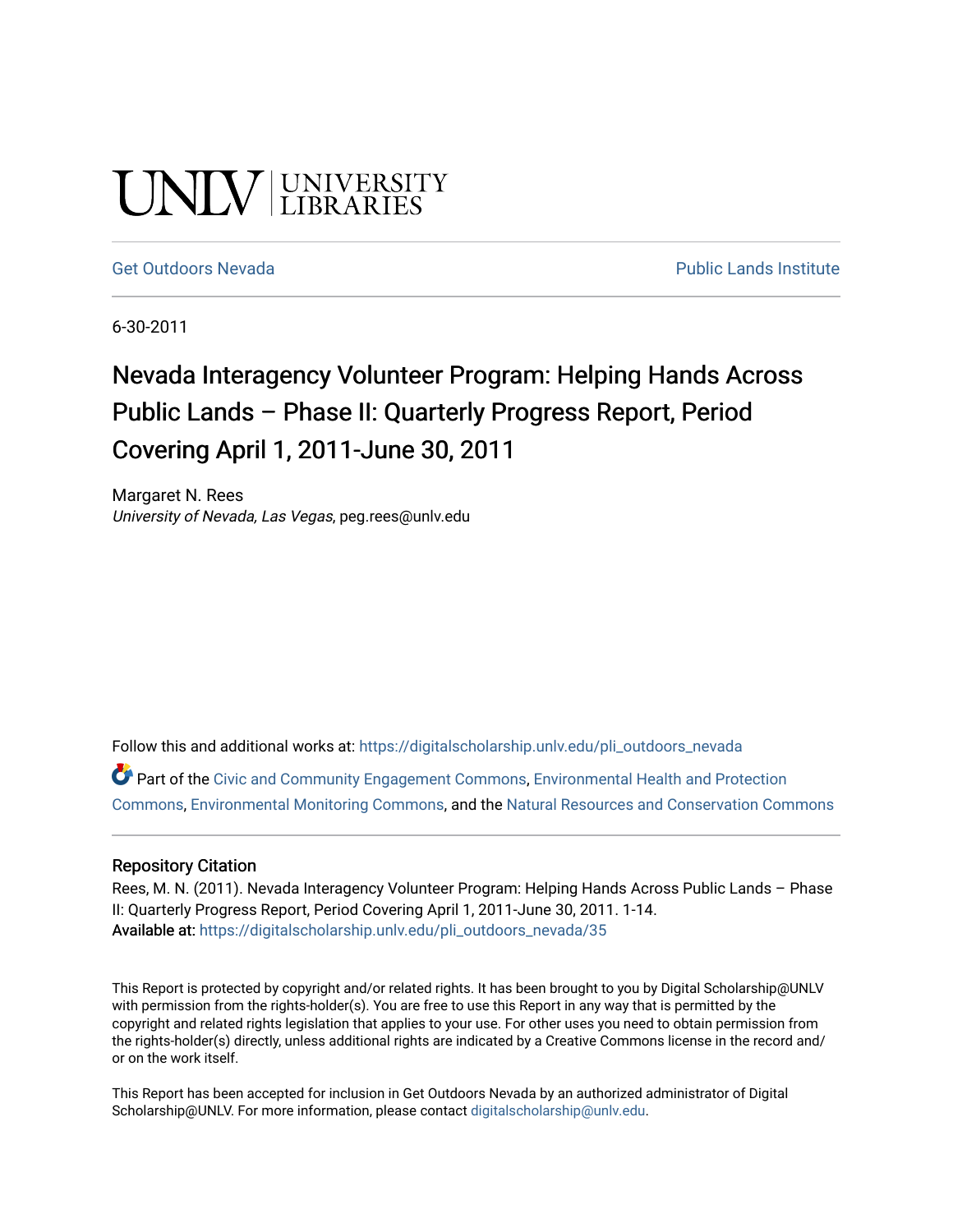

# **QUARTERLY PROGRESS REPORT**

University of Nevada, Las Vegas Period Covering April 1, 2011-June 30, 2011

Cooperative Agreement Number H8R07060001 Task Agreement Number J8R07070001

Nevada Interagency Volunteer Program: Helping Hands Across Public Lands – Phase II

# **Executive Summary**

- The number of records in the volunteer database increased by 12.2% over the last quarter. The database now contains 8,460 records.
- The number of site visits decreased by 12.3 % over the last quarter. Results show an average of 1,188 visits per month.
- The number of page views increased 26.4% over last month. Results show an average of 2,632 pages viewed per month.
- The IVP standard operations manual is under final review.
- Get Outdoors Nevada supported twenty-one volunteer events in a variety of ways. These events utilized 1,112 volunteers whom contributed 4,599 combined hours of service.
- Volunteer Orientation Training Automation is scheduled to be completed in July.

# **Summary of Attachments**

IVP team meeting agendas

# **Task 1. Refine and maintain a quality Web-based volunteer database.**

The Volgistics volunteer database is now populated with 8,460 records. *(See Figure 1)*. The number of volunteers in the database increased by 12.2% over the quarter.

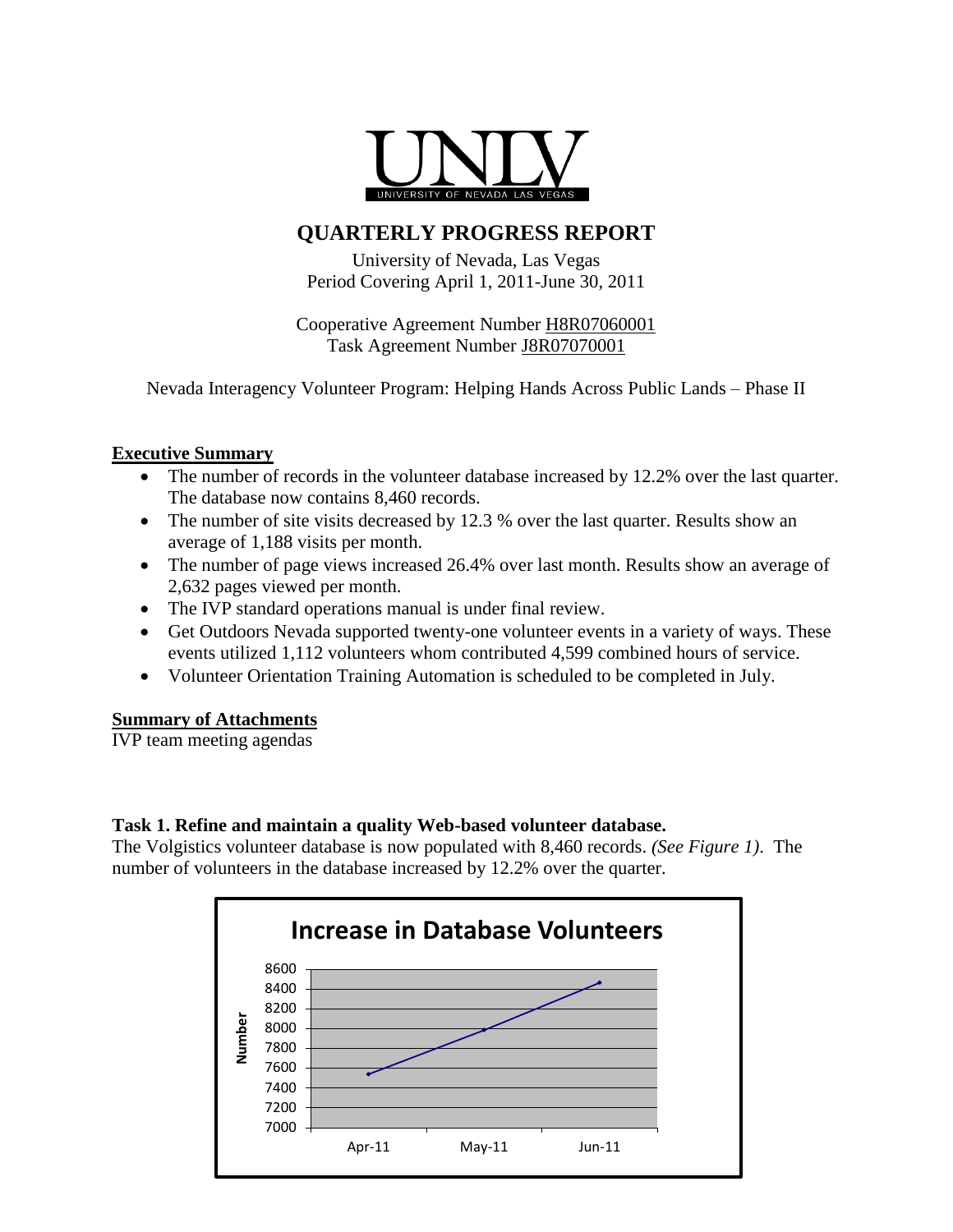#### **Fig. 1 above shows the number of records in the database of volunteers.**

#### **Task 2. Manage, update, and administer an IVP Website.**

The new tracking method continues to provide a more in depth look at the IVP Website. Results are as follows:

| Period            | Number of | Number of  | Average time  | First time |
|-------------------|-----------|------------|---------------|------------|
|                   | visits    | page views | spent on site | visits     |
| April1, 2011-     | 1,516     | 3,295      | 00:01:31      | 51.19%     |
| April 30, 2011    |           |            |               |            |
| May 1, 2011-      | 1,123     | 2,405      | 00:01:15      | 49.96%     |
| May 3, 2011       |           |            |               |            |
| June 1, 2011-June | 926       | 2,197      | 00:01:28      | 51.40%     |
| 3, 2011           |           |            |               |            |

**Table 1. Number of Website Visits**

**Table 1 shows the number of visits to the website, pages viewed, time spent and first time visitors.**

- An average of 1,188 server requests per month, a decrease of 12.3% over the average for last quarter.
- An average of 2,632 pages viewed per month, an increase of 26.4 % over the average for the previous quarter. (See Fig. 2 below.)



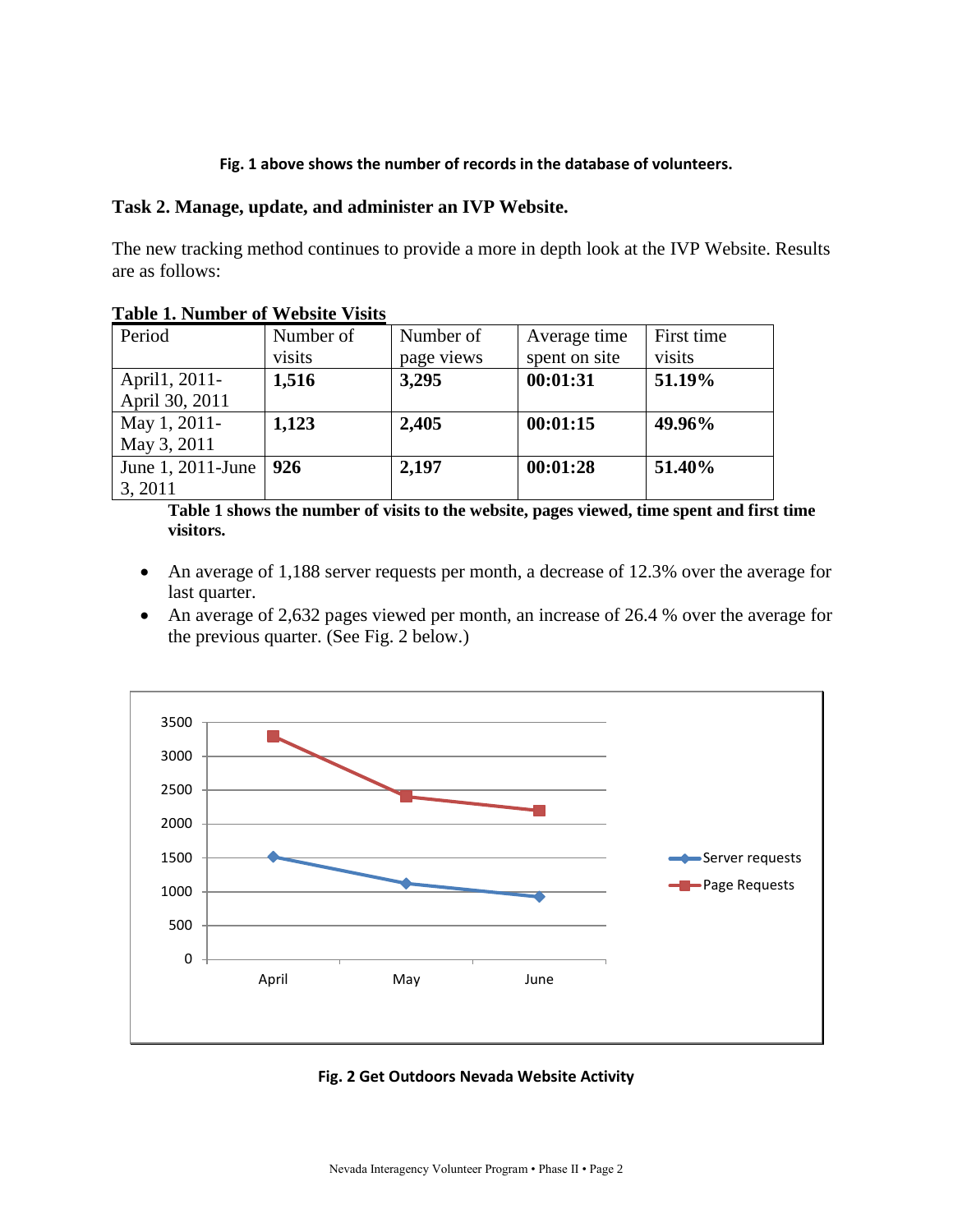# **Task 3. Evaluate and revise, as appropriate, Standard Operating Procedures (SOPs) for all areas of interagency volunteer management.**

The Interagency Volunteer Team (IVP) met twice during the quarter, with its primary focus on writing the SNPLMA extension request, finalizing SOP's, volunteer orientation automation, and event and training planning.

# **Task 4. Evaluate and update strategies and tools for volunteer recruitment.**

The IVP team continues to create and send out a monthly newsletter, which includes information on how to volunteer for upcoming volunteer opportunities. These opportunities include episodic volunteer opportunities, as well as operation volunteer opportunities. The IVP team also continues to recruit volunteers through *volunteer.gov* and their own agency websites.

Five community outreach events were attended. Staffed by the Public Lands Institute, these events are an opportunity to personally meet and recruit new people to volunteering with Get Outdoors Nevada. Table 2 contains a summary of the contacts made.

| <b>Event Name</b>                         | Number of<br><b>Direct Contacts</b> | Number added to<br><b>Mailing List</b> |
|-------------------------------------------|-------------------------------------|----------------------------------------|
| Party 4 the Planet                        | 335                                 | 32                                     |
| Green Fest                                | 601                                 | 61                                     |
| Science Expo                              | 100                                 | 24                                     |
| <b>UNLV</b> Festival of Communities       | 75 (Approximate)                    | 23                                     |
| <b>Spring Celebration Family Festival</b> | 251                                 | 28                                     |

**Table 2. Community Outreach Attendance April- June 2011**

In addition, the IVP team supported 19 volunteer events. Table 3 below highlights the number of volunteers recruited through Get Outdoors Nevada as well as the number of volunteers attending the events. Additional recruitment efforts by the four agencies are reflected in many of the events in which attendance was greater than the number of volunteers registered through Get Outdoors Nevada.

# **Task 5. Support Agency Departments and SNAP Teams with conservation projects that require volunteer workforce on the public lands.**

The IVP team continues to work with other SNAP teams to provide logistical support for volunteer events. The Public Lands Institute provided support for the following events which are summarized in Table 3 below.

# **Great American Clean-Up**

April 2, 2011- 33 Hole Overlook, Lake Mead- NPS

175 Volunteers filled a twenty-cubic yard dumpster with trash collected from the 33 Hole overlook and along the lakeshore. Volunteers also picked up an estimated 2400 pounds of broken glass, five tires, and one Smith's grocery cart.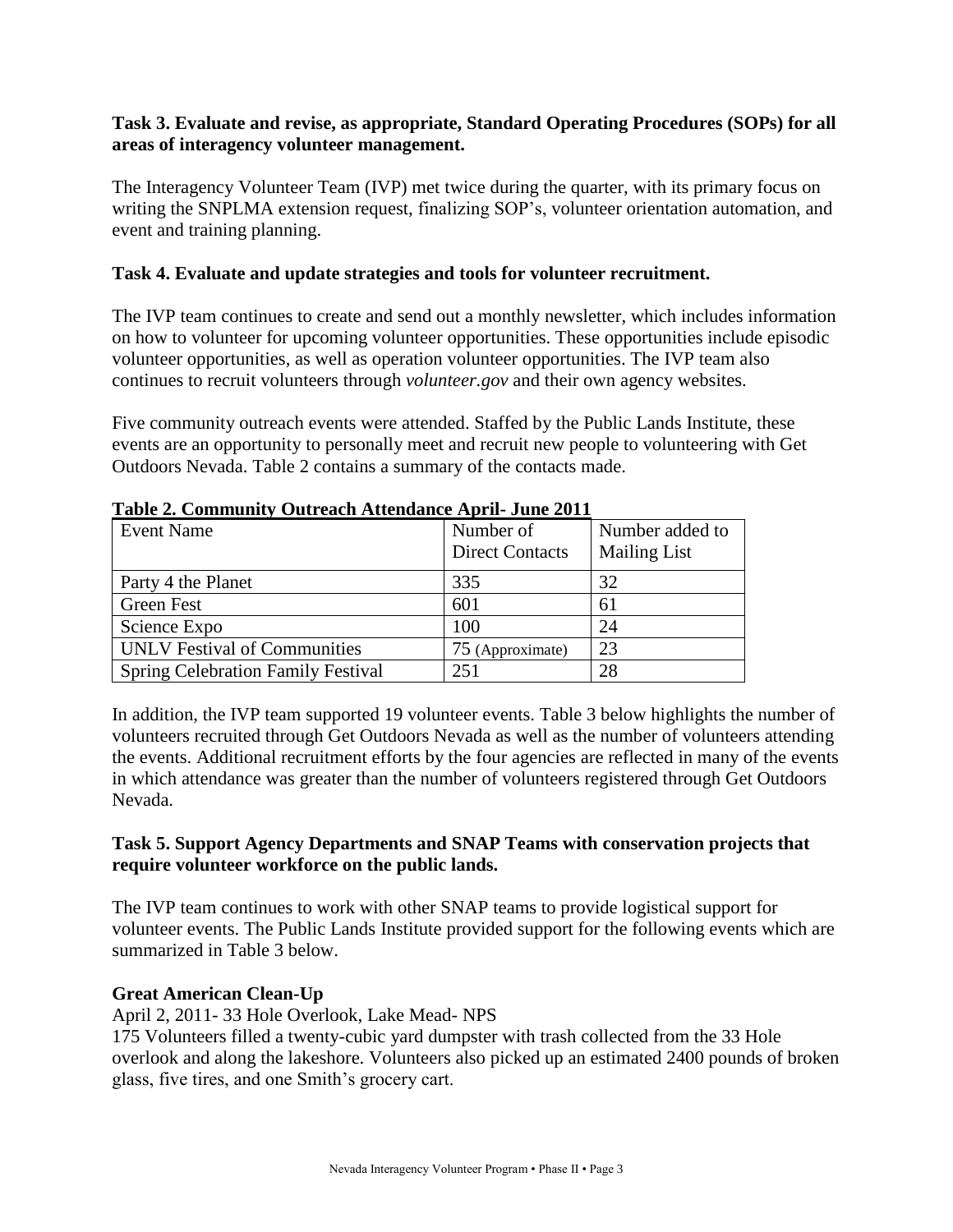#### **Ash Tree Planting**

April 2, 2011- Desert Wildlife Refuge- USFWS 20 volunteers from Four Seasons Hotel planted 20 Ash Trees along the stream banks at Corn Creek.

#### **Bailey Middle School Clean-up**

April 5, 2011- Great Unconformity- BLM & NPS 70 students removed 2 cubic yards of trash.

#### **Starbucks Clean-up**

April 20, 2011- Hollywood and Vegas Valley- BLM 82 volunteers

#### **Hollywood Clean-up**

April 22, 2011- Hollywood and Vegas Valley- BLM 45 volunteers

#### **Red Rock Days**

April 23, 2011- Red Rock- BLM

86 volunteers removed dead and invasive plants from the parking area, planted new vegetation around the parking area, picked up trash and debris, painted one bathroom and information kiosk, placed posts to prevent parking alongside the road, Repaired gate and fencing, installed post and cable fencing around the parking area, and repaired entry road

#### **Native Planting**

April 23, 2011- Ash Meadow- USFWS 12 volunteers planted 181 one-gallon pots of native grasses and ash trees at Point of Rocks.

#### **Graffiti Removal**

April 23, 2011- Spring Mountains- USFS 20 volunteers restored 355 feet of user-created trail, removed 554 square feet of graffiti, and picked up 2 cubic yards of litter.

# **Big Dune Clean-up**

April 23, 2011- BLM

# **Native Planting**

April 30,2011- Moapa Valley NWR- USFWS 20 volunteers planted 120 plants in the Apcar section.

#### **Willow Tree Planting**

April 30, 2011- Pahranagat NWR- USFWS 3 Volunteers and staff planted 241 plants and 180 willow tree cuttings

#### **Seed Collection**

April 30, 2011- Lake Mead NRA- NPS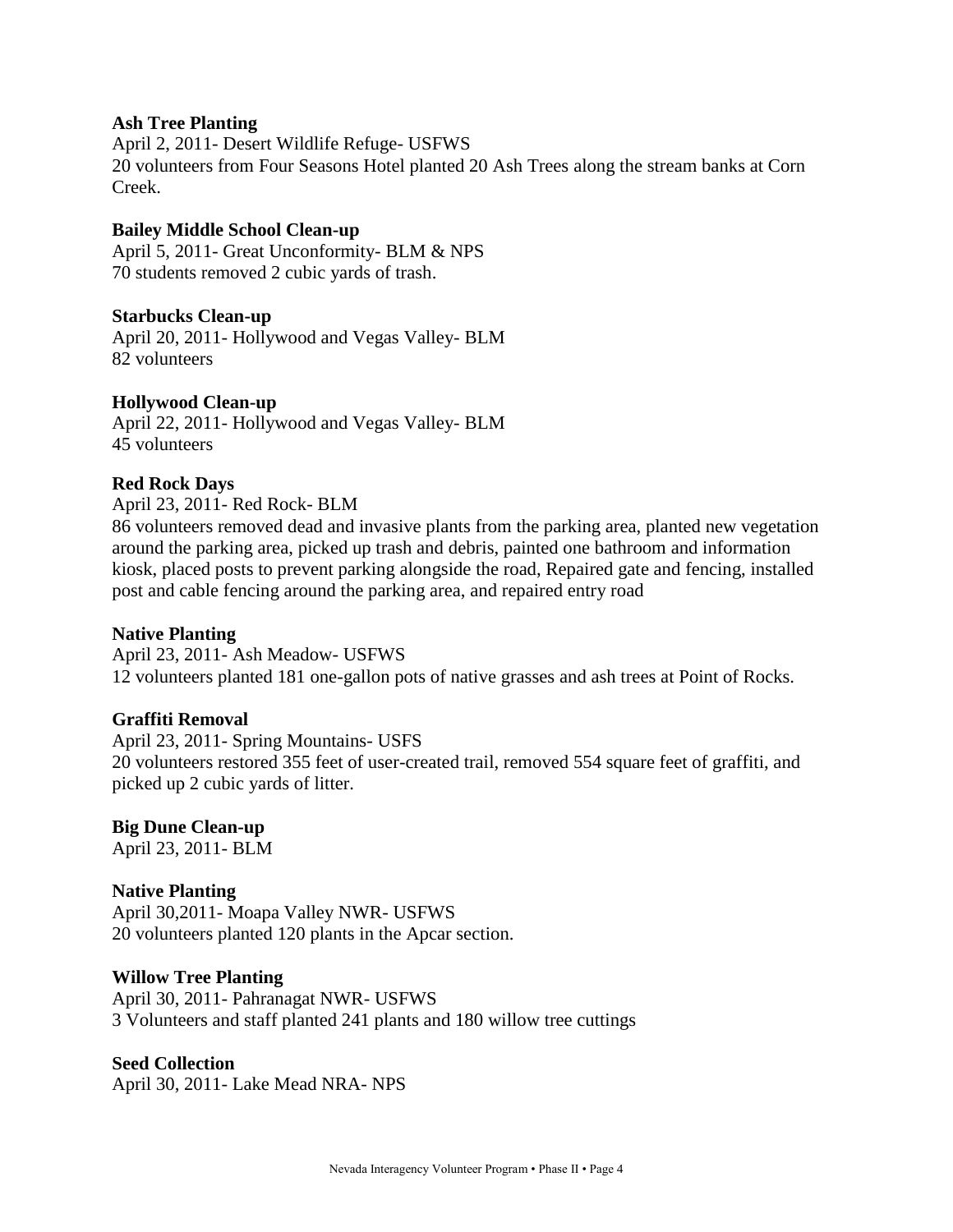17 volunteers collected 95 gallons of Cheese bush seeds. They donated 51 hours to the program.

# **Spring Cleaning**

May 7, 2011- Spring Mountains- USFS 304 volunteers removed 3940 lbs. of litter throughout Kyle Canyon, Lee Canyon, and Deer Creek Highway. Volunteers were treated to a barbeque sponsored by the Mt. Charleston Resort.

# **West CTA Cove Clean-up**

May 11, 2011- Lake Mead NRA- NPS 24 volunteers, including 20 9th and 10th grade students from West CTA school removed 2 cubic yards of trash from a cove on Boulder Island.

# **Bird Count**

May 14, 2011- Pahranagat NWR- USFWS 7 volunteers assisted the refuge biologist in a statistical assessment of bird nesting activities. Volunteers and staff obtained the number and type of bird nests throughout ½ acre of habitat.

# **Whispering Plant Salvage/Trail Construction**

May 16, 2011- Desert NWR- USFWS

4 volunteers donated 28 hours to preserve genetic stability at Corn Creek Station by salvaging 30 desert plants. Afterwards, the crew began construction of the 126 meter Whispering Ben trail spur.

# **Whispering Plant Salvage/Trail Construction**

May 17, 2011- Desert NWR- USFWS

2 Volunteers donated time to the completion of the newly constructed 126 meter Whispering Ben trail spur. Afterwards, volunteers cleared brush and obstructions from other trails at Corn Creek Station.

# **West CTA Cove Clean-up**

May 19, 2011- Lake Mead NRA- NPS 19 volunteers, including 16 9th and 10th grade students from West CTA School removed 2 cubic yards of trash from Boulder Island

# **West CTA Cove Clean-up**

22 volunteers, including 19 9th and 10th grade students from West CTA School removed 2 cubic yards of trash from Boulder Island.

# **West CTA Cove Clean-up**

May 25, 2011- Lake Mead NRA- NPS 18 volunteers, including 15 9th and 10th grade students from West CTA School removed 2 cubic yards of trash from Boulder Island

# **Starbucks Clean-up**

April 20, 2011- Hollywood and Vegas Valley- BLM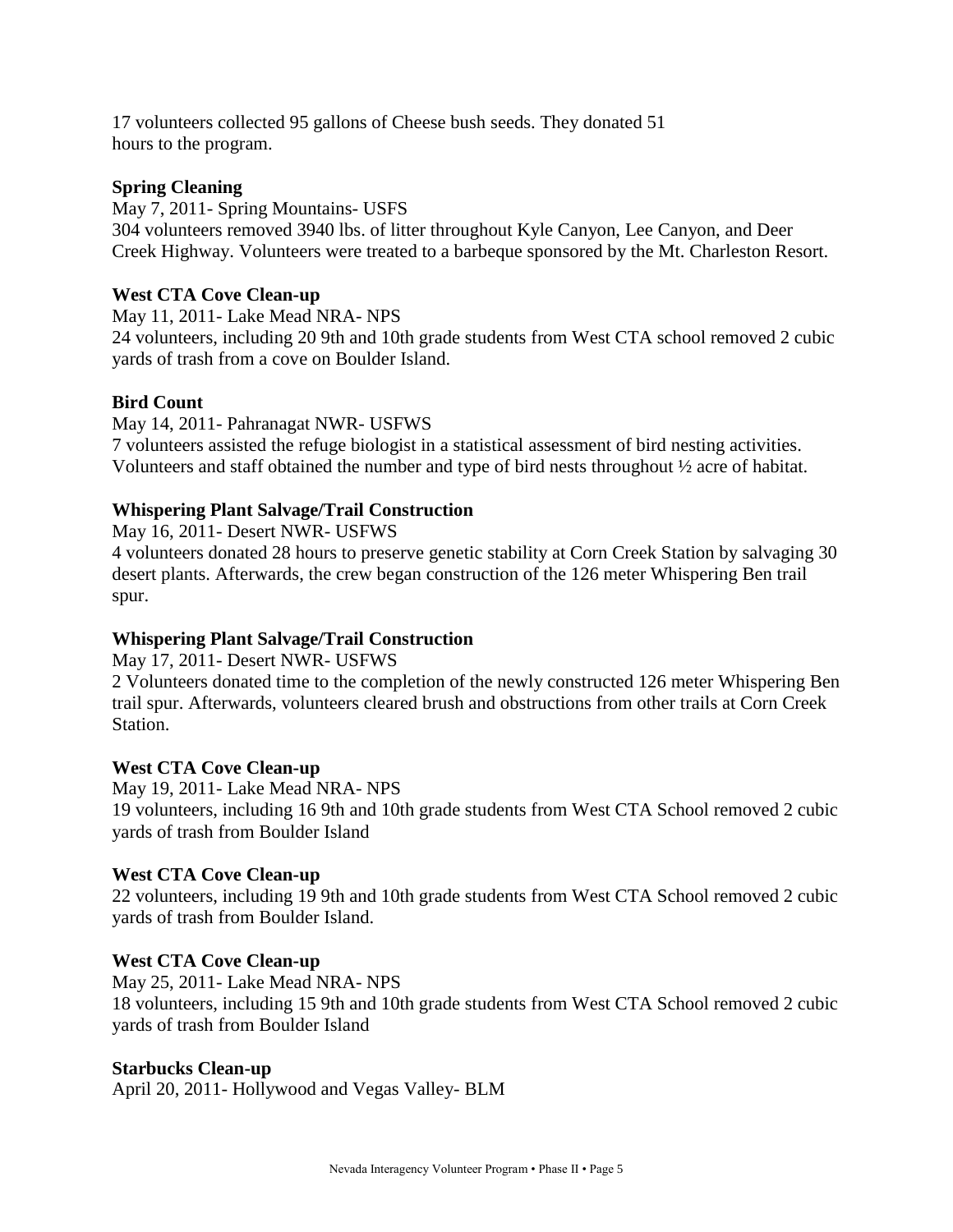82 volunteers removed 70 cubic yards of trash.

# **Hollywood Clean-up**

April 22, 2011- Hollywood and Vegas Valley- BLM 45 volunteers removed 50 cubic yards of trash.

# **Big Dune Clean-up**

April 23, 2011- BLM 60 volunteers removed 10 cubic yards of trash.

#### **National Trails Day**

June 04, 2011- Spring Mountains- USFS

25 volunteers, 2 Friends of Nevada Wilderness Staff, 2 Forest Service Staff and 4 SCA Interns cleared and maintained the first mile of the Bonanza Trail which included: Clearing 13 down trees, pruning numerous branches that blocked the trail, rehabilitated 4 switch back cuts, dug out 4 water bars, cleared 6 drainage ditches, and reinforced 1 switchback corner

| Date     | Agency       | Location                     | Nature of Work | Number of<br>Volunteers | Accomplishments                                                                                                                                                                                                                                                      | Total<br>Volunteer<br>Hours |
|----------|--------------|------------------------------|----------------|-------------------------|----------------------------------------------------------------------------------------------------------------------------------------------------------------------------------------------------------------------------------------------------------------------|-----------------------------|
| 04/02/11 | <b>NPS</b>   | Lake Mead                    | Clean-Up       | 175                     | Filled a twenty-<br>cubic yard<br>dumpster with<br>trash collected<br>from the 33 Hole<br>overlook and<br>along the<br>lakeshore.<br>Volunteers also<br>picked up an<br>estimated 2400<br>pounds of broken<br>glass, five tires,<br>and one Smith's<br>grocery cart. | 700                         |
| 04/02/11 | <b>USFWS</b> | Desert<br>Wildlife<br>Refuge | Planting       | 20                      | volunteers from<br><b>Four Seasons</b><br>Hotel planted 20<br>Ash Trees along<br>the stream banks<br>at Corn Creek                                                                                                                                                   | 80                          |
| 04/05/11 | NPS&BLM      | Great<br>Unconformity        | Clean-up       | 70                      | <b>Students</b><br>removed 2 cubic                                                                                                                                                                                                                                   | 210                         |

#### **Table 3. 2010 IVP Volunteer Events – January - March 2011**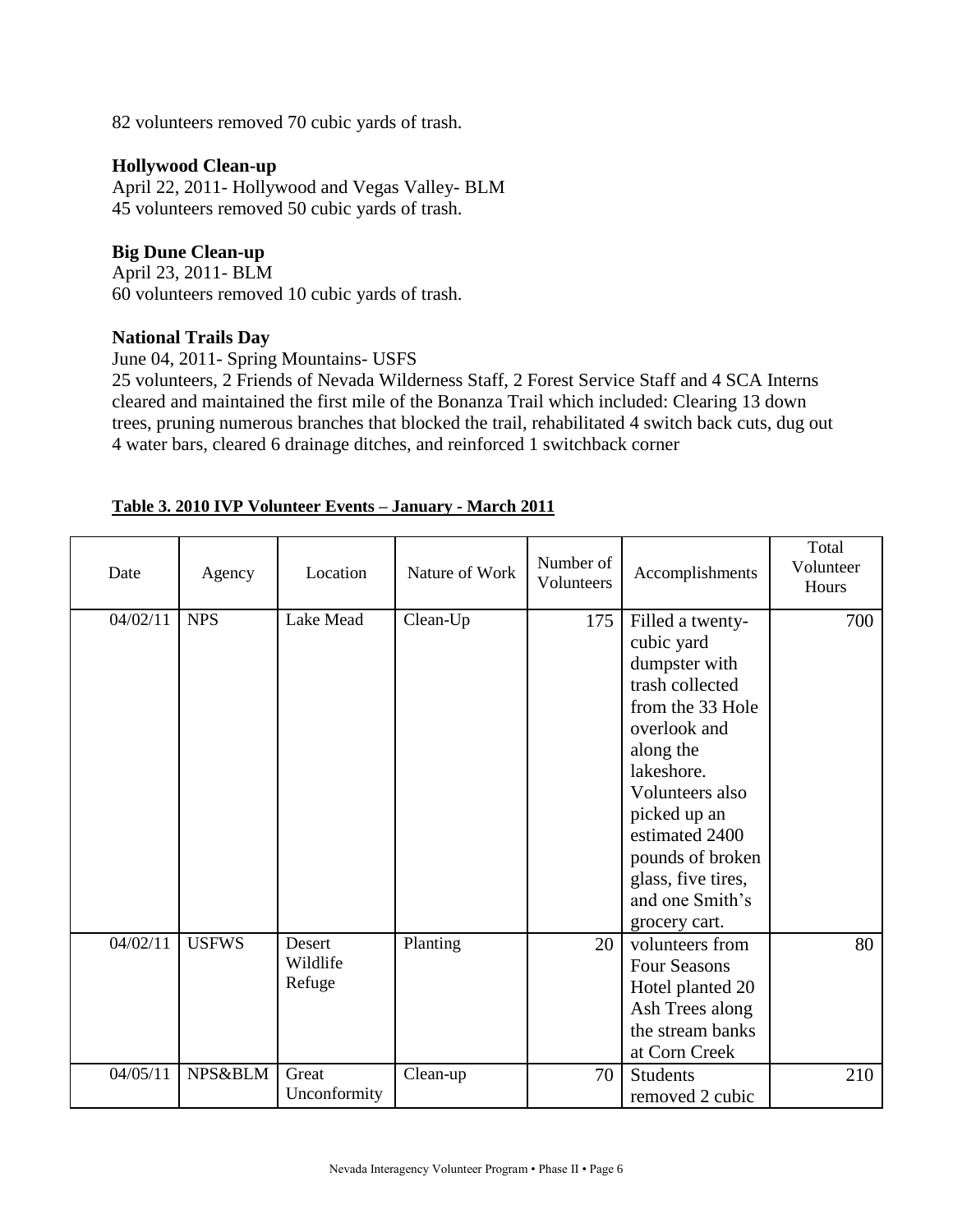|          |              |                                  |                                                  |    | yards of trash.                                                                                                                                                                                                                                                                                                                                                                                                          |     |
|----------|--------------|----------------------------------|--------------------------------------------------|----|--------------------------------------------------------------------------------------------------------------------------------------------------------------------------------------------------------------------------------------------------------------------------------------------------------------------------------------------------------------------------------------------------------------------------|-----|
| 04/20/11 | <b>BLM</b>   | Hollywood<br>and Vegas<br>Valley | Clean-Up                                         | 82 | removed 70<br>cubic yards of<br>trash                                                                                                                                                                                                                                                                                                                                                                                    | 832 |
| 04/22/11 | <b>BLM</b>   | Hollywood<br>and Vegas<br>Valley | Clean-Up                                         | 45 | volunteers<br>removed 50<br>cubic yards of<br>trash                                                                                                                                                                                                                                                                                                                                                                      | 180 |
| 04/23/11 | <b>BLM</b>   | Red Rock<br>Canyon               | Clean-up and<br>Restoration                      | 86 | Removed dead<br>and invasive<br>plants from the<br>parking area,<br>planted new<br>vegetation<br>around the<br>parking area,<br>picked up trash<br>and debris,<br>painted one<br>bathroom and<br>information<br>kiosk, placed<br>posts to prevent<br>parking<br>alongside the<br>road, Repaired<br>gate and fencing,<br>installed post and<br>cable fencing<br>around the<br>parking area, and<br>repaired entry<br>road | 642 |
| 04/23/11 | <b>USFWS</b> | Ash<br><b>Meadows</b>            | <b>Native Planting</b>                           | 12 | Planted 181 one-<br>gallon pots of<br>native grasses<br>and ash trees at<br>Point of Rocks.                                                                                                                                                                                                                                                                                                                              | 36  |
| 04/23/11 | <b>USFS</b>  | Spring<br>Mountains              | Restoration,<br>graffiti removal<br>and clean-up | 20 | Restored 355<br>feet of user-<br>created trail,<br>removed 554<br>square feet of<br>graffiti, and                                                                                                                                                                                                                                                                                                                        | 56  |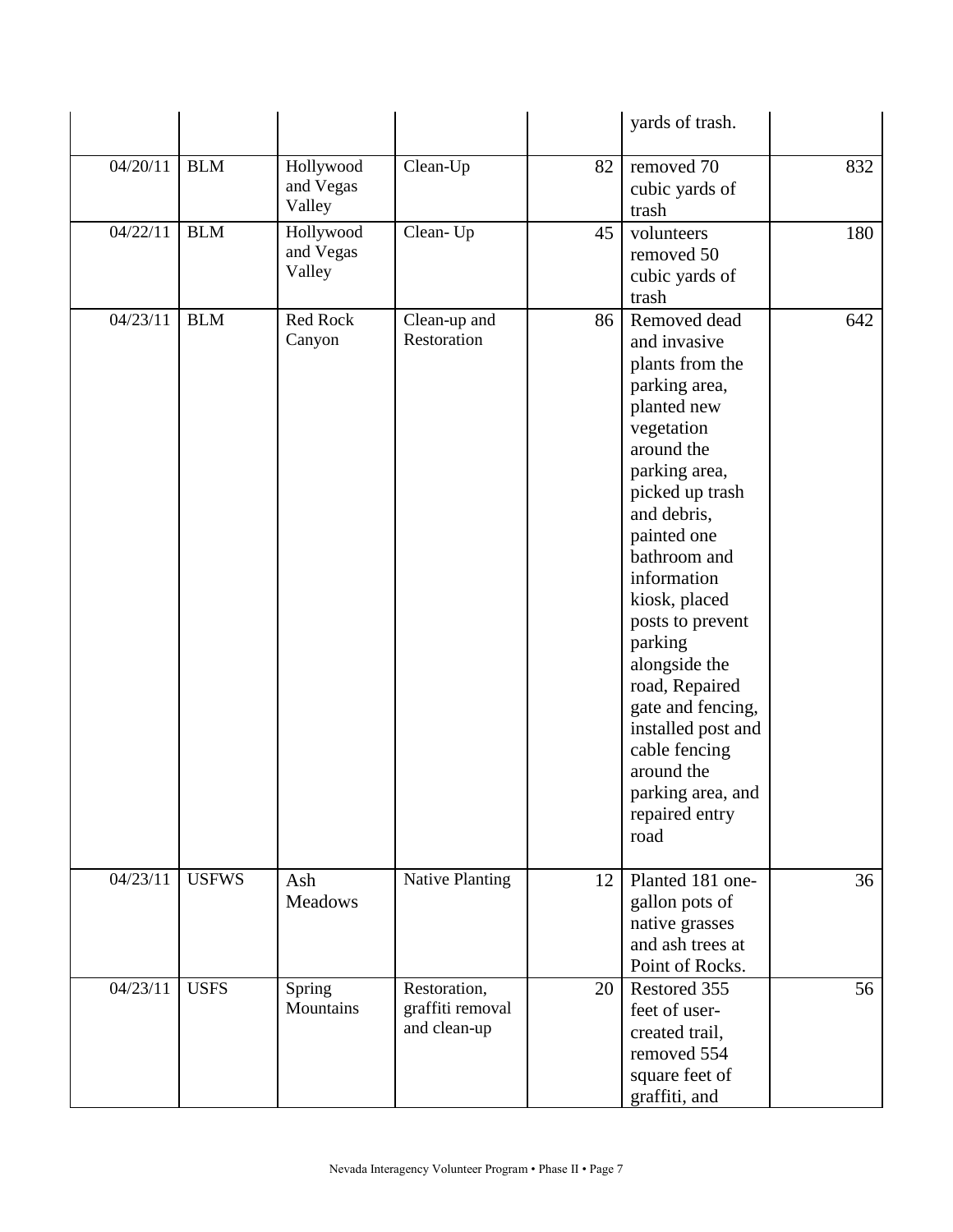|            |              |                          |                        |        | picked up 2<br>cubic yards of<br>litter.                                                                                                                                                                              |      |
|------------|--------------|--------------------------|------------------------|--------|-----------------------------------------------------------------------------------------------------------------------------------------------------------------------------------------------------------------------|------|
| 04/23/11   | <b>BLM</b>   | <b>Big Dune</b>          | Clean-Up               | 23     | removed 10<br>cubic yards of<br>trash                                                                                                                                                                                 | 92   |
| 04/30/11   | <b>USFWS</b> | Moapa Valley             | Planting               | 20     | Planted 12-<br>plants in the<br>Apcar section                                                                                                                                                                         | 100  |
| 04/30/11   | <b>USFWS</b> | Pahranagat<br><b>NWR</b> | Planting               | 3      | Planted 241<br>pants and 180<br>willow tree<br>cuttings                                                                                                                                                               | 23   |
| 04/30/11   | <b>NPS</b>   | Lake Mead<br><b>NRA</b>  | <b>Seed Collection</b> | 17     | Collected 95<br>gallons of cheese<br>bush seeds                                                                                                                                                                       | 51   |
| 05/07/11   | <b>USFS</b>  | Spring<br>Mountains      | Clean-up               | 304    | Removed 3940<br>lbs. of litter<br>throughout Kyle<br>Canyon, Lee<br>Canyon, and<br>Deer Creek<br>Highway.                                                                                                             | 1216 |
| 05/11/11   | <b>NPS</b>   | Lake Mead<br><b>NPS</b>  | West CTA<br>clean-up   | 24     | Removed 2 cubic<br>yards of trash<br>from a cove on<br>boulder island                                                                                                                                                 | 48   |
| 05/14/2011 | <b>USFWS</b> | Pahranagat<br><b>NWR</b> | <b>Bird Count</b>      | $\tau$ | Assisted the<br>refuge biologist<br>in a statistical<br>assessment of<br>bird nesting<br>activities.<br>Volunteers and<br>staff obtained the<br>number and type<br>of bird nests<br>throughout 1/2<br>acre of habitat | 35   |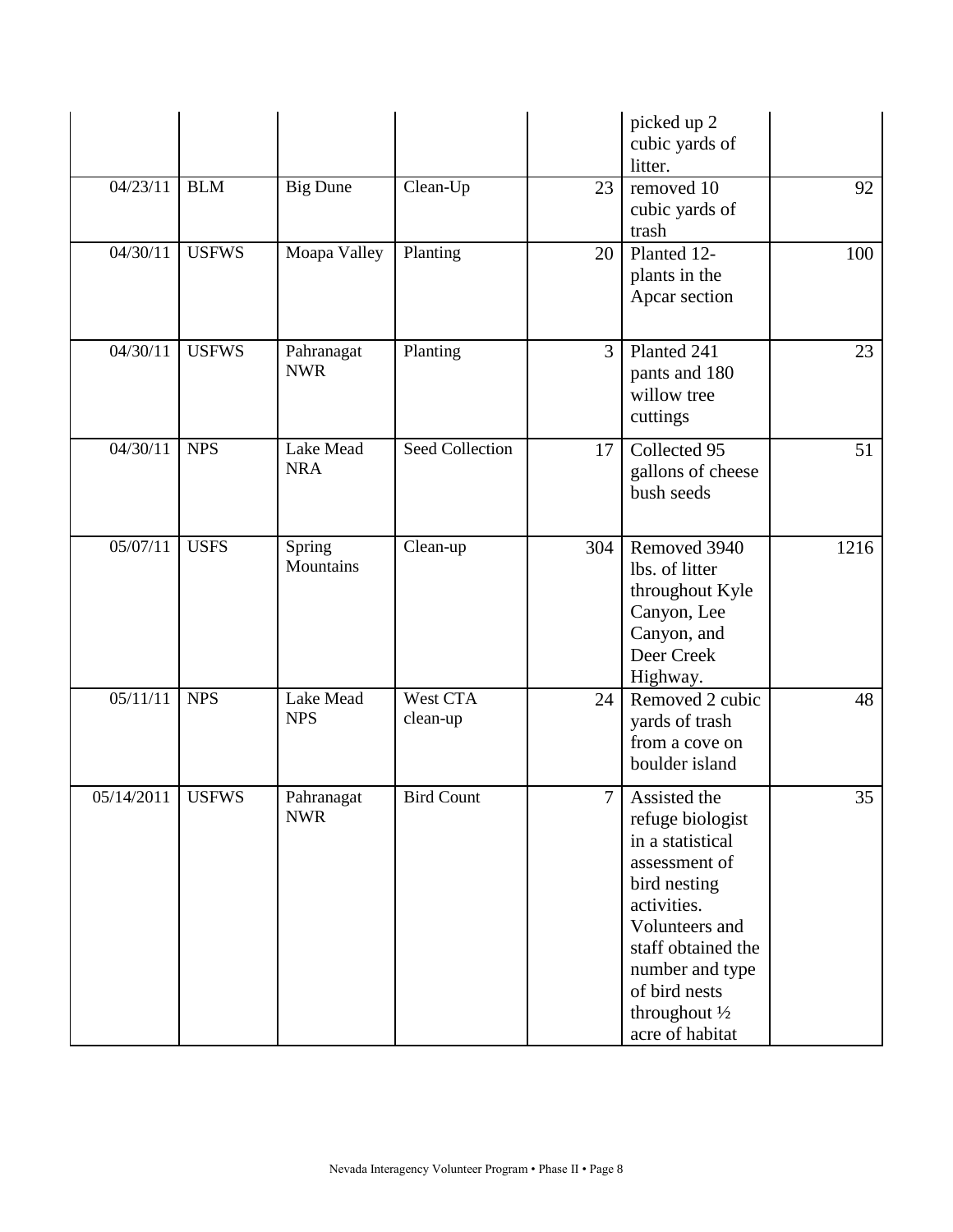| 05/16/11 | <b>USFWS</b> | Desert NWR              | Restoration and<br>Construction    | $\overline{4}$ | Preserved<br>genetic stability<br>at Corn Creek<br>Station by<br>salvaging 30<br>desert plants.<br>Afterwards, the<br>crew began<br>construction of<br>the 126 meter<br>Whispering Ben<br>trail spur                                     | 28  |
|----------|--------------|-------------------------|------------------------------------|----------------|------------------------------------------------------------------------------------------------------------------------------------------------------------------------------------------------------------------------------------------|-----|
| 05/17/11 | <b>USFWS</b> | Desert NWR              | Restoration<br>and<br>Construction | 2              | Donated time to<br>the completion<br>of the newly<br>constructed 126<br>meter<br>Whispering Ben<br>trail spur.<br>Afterwards,<br>volunteers<br>cleared brush<br>and obstructions<br>from other trails<br>at Corn Creek<br><b>Station</b> | 8   |
| 05/19/11 | <b>NPS</b>   | Lake Mead<br><b>NRA</b> | West CTA<br>Clean-up               | 22             | Removed 2 cubic<br>yards of trash<br>from a cove on<br>boulder island                                                                                                                                                                    | 44  |
| 05/20/11 | <b>NPS</b>   | Lake Mead<br><b>NRA</b> | West CTA<br>Clean-up               | 18             | Removed 2 cubic<br>yards of trash<br>from a cove on<br>boulder island                                                                                                                                                                    | 36  |
| 05/25/11 | <b>NPS</b>   | Lake Mead<br><b>NRA</b> | West CTA<br>Clean-UP               | 25             | Removed 2 cubic<br>yards of trash<br>from a cove on<br><b>Boulder Island</b>                                                                                                                                                             | 50  |
| 06/04/11 | <b>USFS</b>  | Spring<br>Mountains     | Restoration                        | 33             | cleared and<br>maintained the<br>first mile of the<br>Bonanza Trail<br>which included:<br>Clearing 13<br>down trees,<br>pruning                                                                                                          | 132 |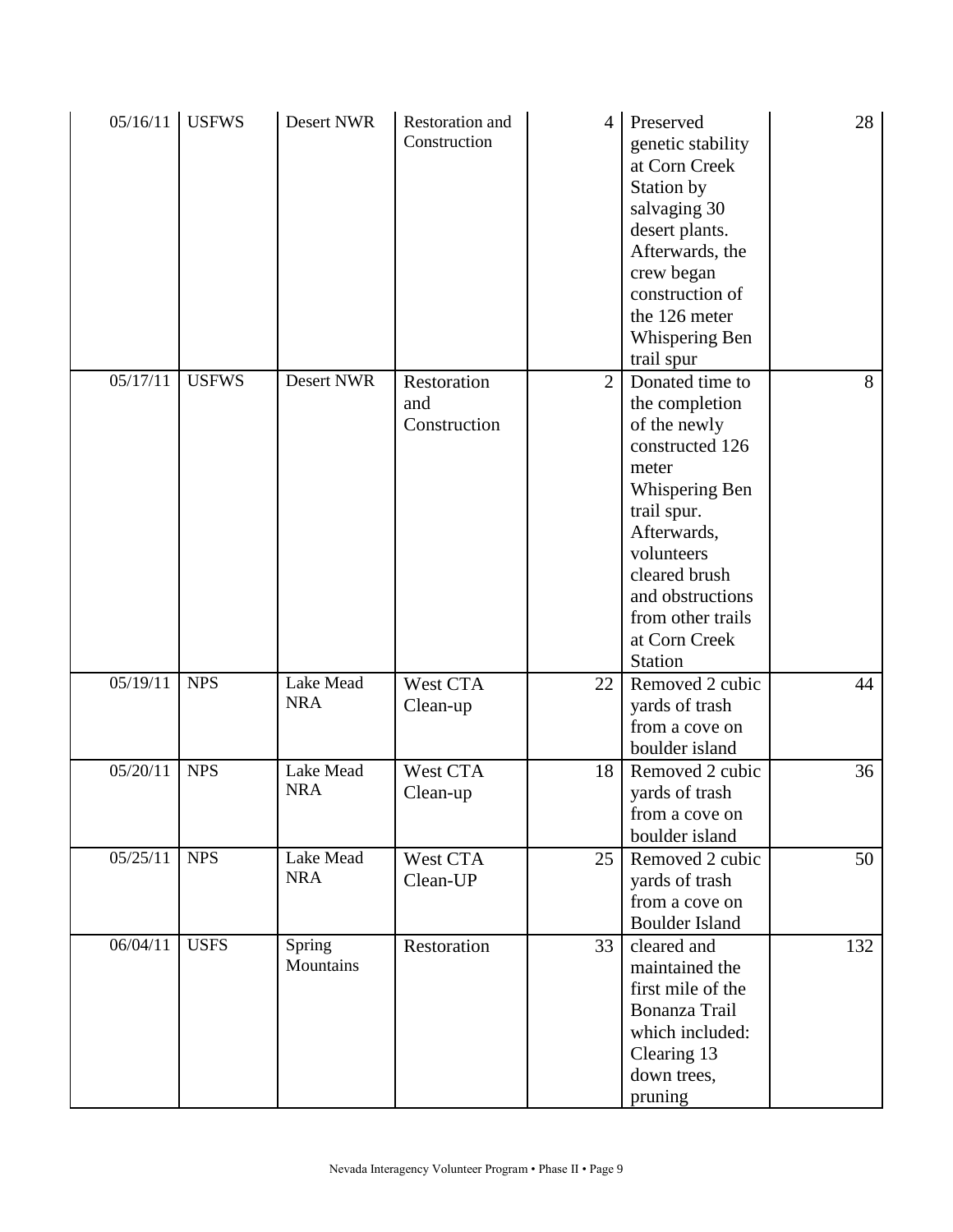|               |           |       | numerous<br>branches that<br>blocked the trail,<br>rehabilitated 4<br>switch back cuts,<br>dug out 4 water<br>bars, cleared 6<br>drainage ditches,<br>and reinforced 1<br>switchback<br>corner |       |
|---------------|-----------|-------|------------------------------------------------------------------------------------------------------------------------------------------------------------------------------------------------|-------|
| <b>TOTALS</b> | 21 Events | 1,012 |                                                                                                                                                                                                | 4,599 |

**Table 3 shows the details of the types of events that were conducted with the assistance of the IVP team from April to June, 2011**

# **Task 6. Evaluate, refine, enhance, and deliver interagency volunteer orientation and training program.**

The IVP team has contracted UNLV's Division of Educational Outreach, Office of Distance Education to create an automated version of the IVP volunteer orientation training. This project will allow the IVP team to deliver the orientation training to a wider audience using fewer staff. The first draft of the automation project is complete and currently under review by the IVP team. The final version will be completed in July 2011. Upon completion the IVP team will resume orientation trainings using the newly created DVD's.

In addition, two trainings were scheduled this quarter. Table 4 summarizes the trainings offered.

| Date/Time                | <b>Event Name</b> | Location               | <b>Description</b> | <b>Number of</b><br><b>Volunteers</b><br><b>Attended</b> |
|--------------------------|-------------------|------------------------|--------------------|----------------------------------------------------------|
| <b>Saturday, June 18</b> | Natural Educator  | <b>Red Rock Canyon</b> | Volunteer          | 18 I                                                     |
|                          | Training          |                        | enrichment         |                                                          |
| <b>Saturday, June 25</b> | Natural Educator  | Red Rock Canyon        | Volunteer          | 18                                                       |
|                          | Training          |                        | Enrichment         |                                                          |

# **Table 4. April – June 2011 Trainings**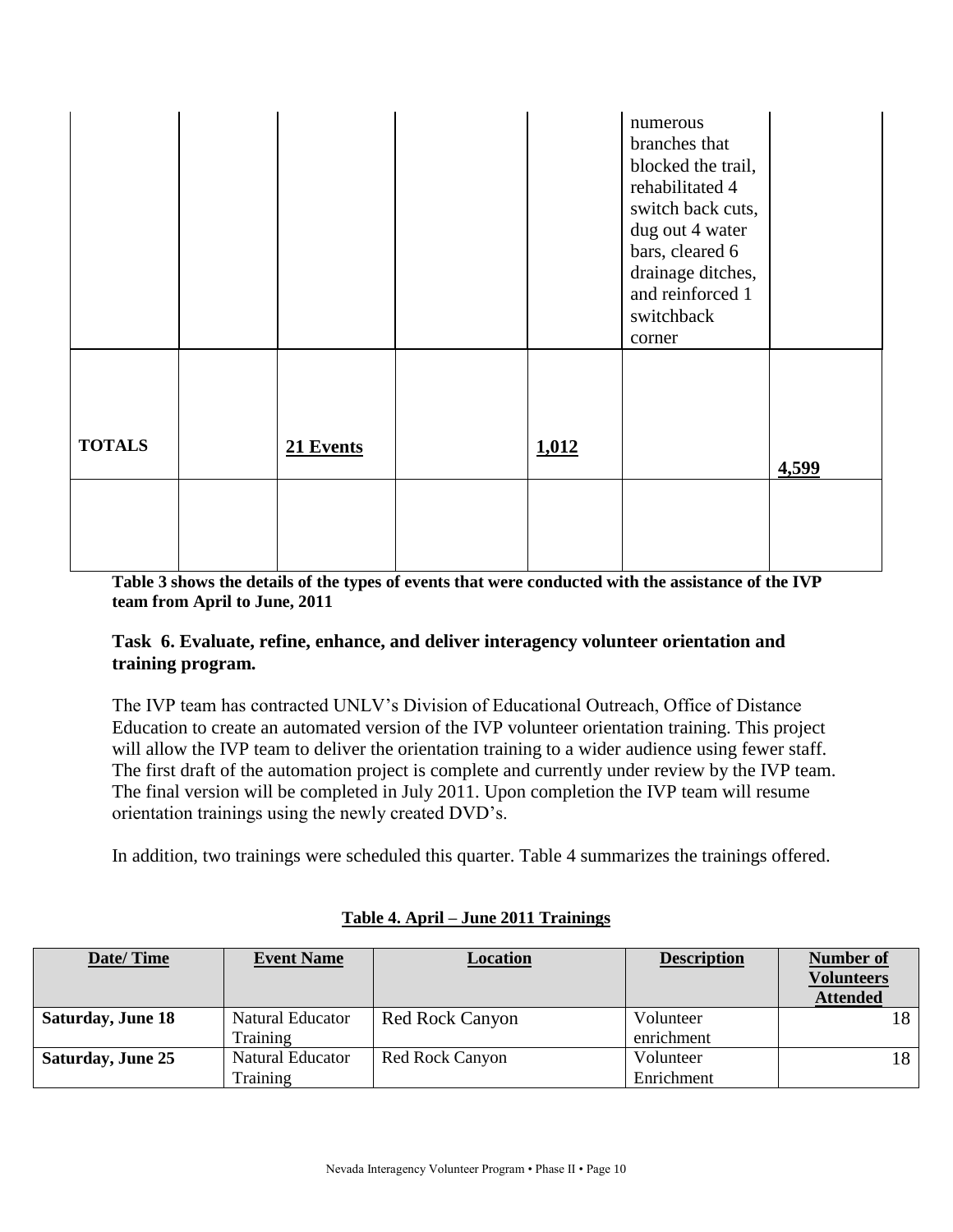**Table 4 shows the details of the types of trainings that were scheduled by agencies in April- June of 2011.** 

Submitted by:

Margaret N. Rees, Principal Investigator Date

June 30, 2011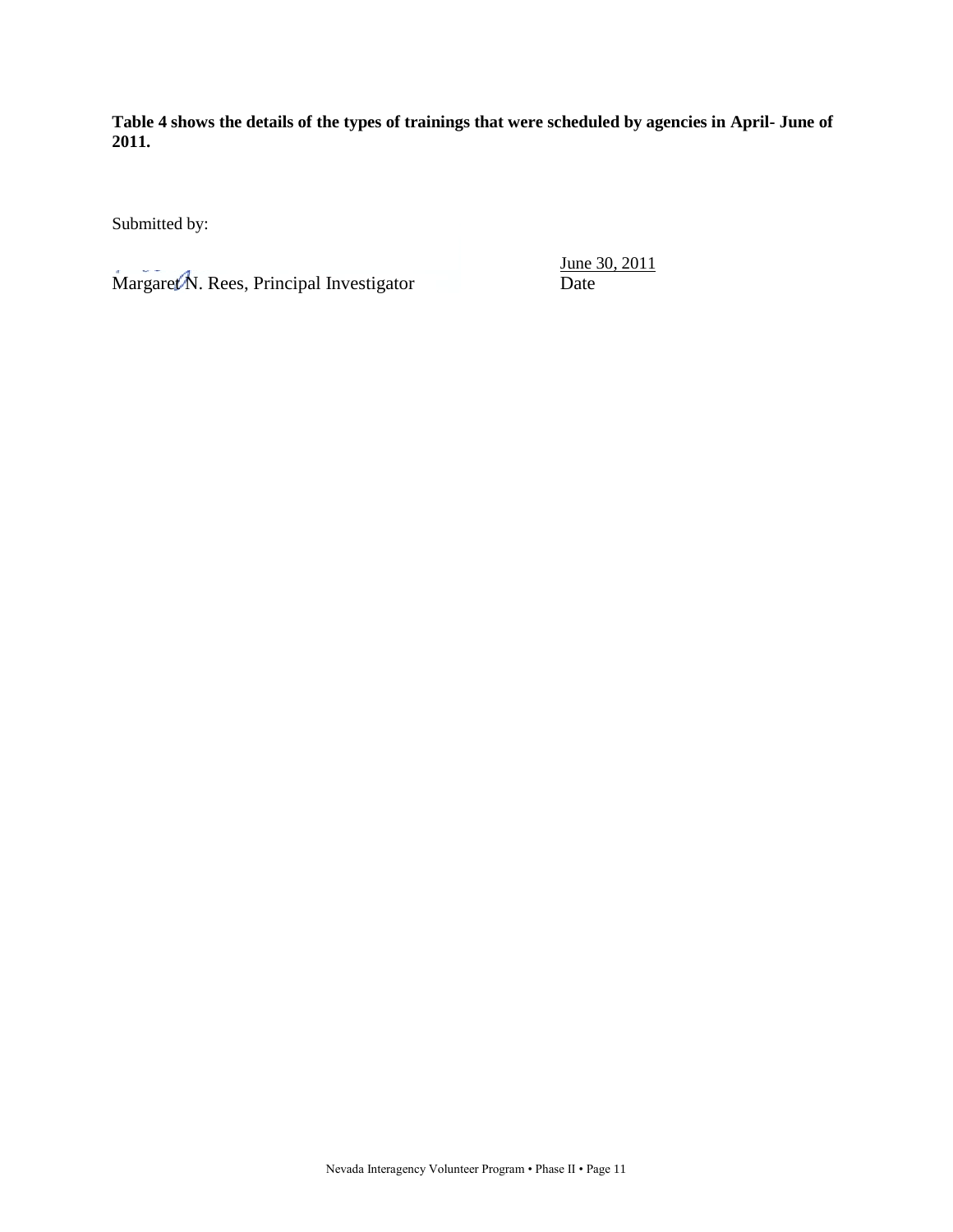# **AGENDA -IVP Meeting**

| Date:<br><b>Meeting Location:</b><br><b>Meeting Called By:</b><br><b>Attendees:</b> | May 12, 2011<br>Fish and Wildlife Conference Room<br>Nancy Bernard (NPS) and Dan Chase (PLI)<br>Harry Konwin (USFW), Marisa Anderson (USFS), and Jim Cribbs<br>(BLM) |
|-------------------------------------------------------------------------------------|----------------------------------------------------------------------------------------------------------------------------------------------------------------------|
| $9:00 - 9:30$                                                                       | <b>Round Table</b><br>All<br>Catch up on current happenings with each agency member                                                                                  |
| $9:30 - 9:45$                                                                       | <b>June Newsletter</b><br>Dan<br>Bring information for the newsletter such as events, training, and positions to<br>post so Dan can include in the June newsletter.  |
| $9:45 - 10:00$                                                                      | <b>Orientation Project</b><br>Dan<br>Update the team on the progress. Discuss what we will be doing on May $26th$<br>for next IVP meeting.                           |
| $10:00 - 10:15$                                                                     | <b>Break</b>                                                                                                                                                         |
| $10:15 - 10:45$                                                                     | <b>Wilderness Team's Request</b><br>Nancy<br>Review request from Wilderness team and discuss options.                                                                |
| $10:45 - 11:15$                                                                     | <b>Review National Volunteer Week BBQ</b><br>Dan<br>Team to discuss how they felt the BBQ went.                                                                      |
| $11:15 - 12:00$                                                                     | <b>Fall Recognition Event</b><br>Nancy<br>Discussion and Begin planning – what do we want to do? Same as last year?<br>Theme for the Fall Recognition event?         |
| $12:00 - 1:00$                                                                      | Lunch                                                                                                                                                                |
| $1:00 - 1:30$                                                                       | <b>SNAP Project Assessment</b><br>Nancy<br>Discuss if your Federal Manager discussed the assessment with you.                                                        |
| $1:30 - 2:30$                                                                       | <b>IVP SOP</b><br>Nancy<br>Review SOPs and discuss plan of action if they need to be updated.                                                                        |
| $2:30 - 3:00$                                                                       | <b>IVP Budget and B-7</b><br>Nancy                                                                                                                                   |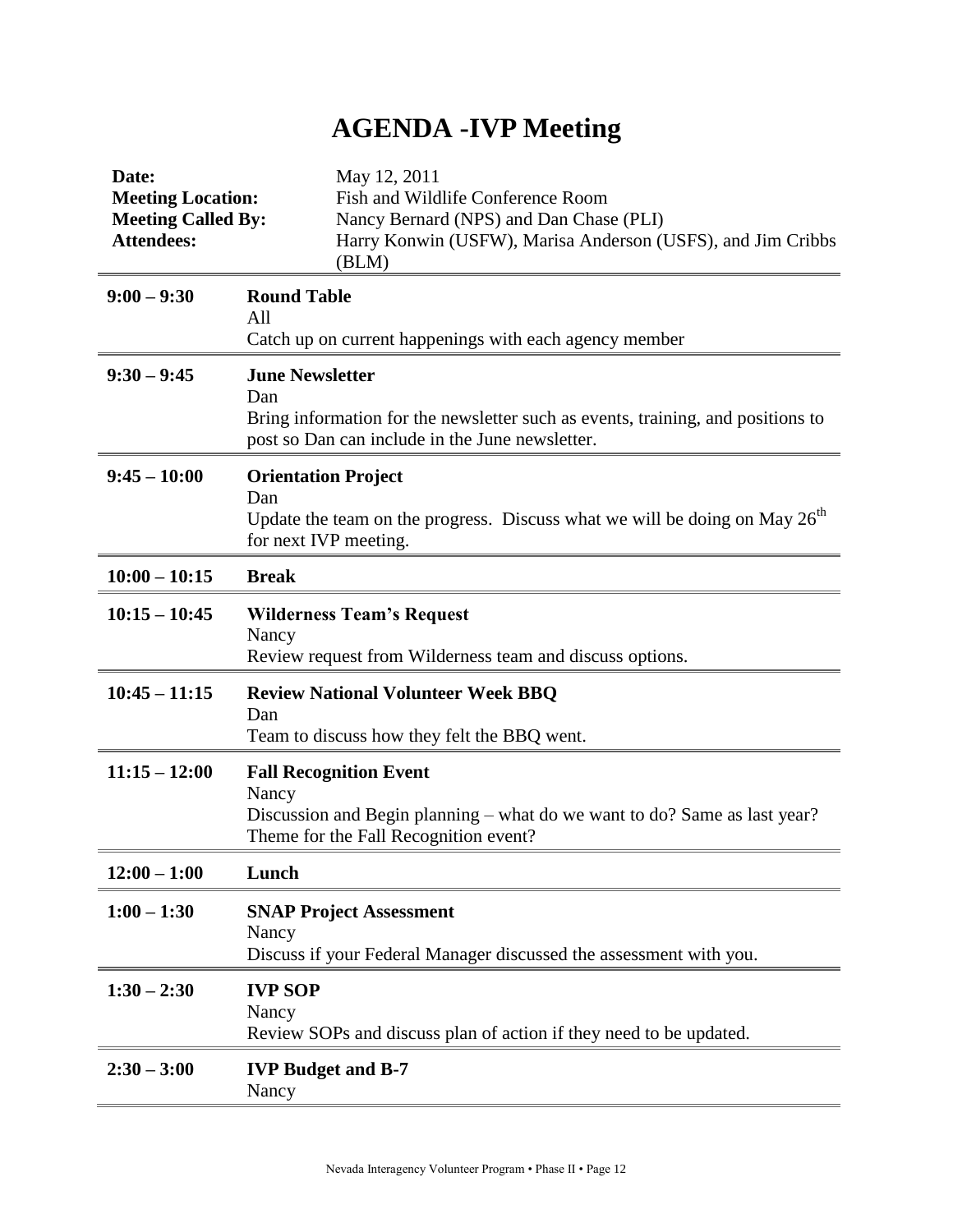Begin reviewing what we have and plan as if the SNPLMA extension will be given

**Bring with you: Calendar** 

# **Meeting Locations:**

| <b>Angelina (FWS)</b> | Nancy (NPS) | Marisa (FS) | Jim (BLM)  |
|-----------------------|-------------|-------------|------------|
| <b>January 13</b>     | February 10 | March 10    | April 14   |
| May 12                | June 9      | July 14     | August 11  |
| September 8           | October 13  | November 10 | December 8 |

**Newsletter -** Month listed below is the month the articles will appear. Articles are due on the first of the month of the previous month.

| NPS       | <b>BLM</b> | <b>FWS</b> | l FS     |
|-----------|------------|------------|----------|
| January   | February   | March      | April    |
| May       | June       | July       | August   |
| September | October    | i November | December |